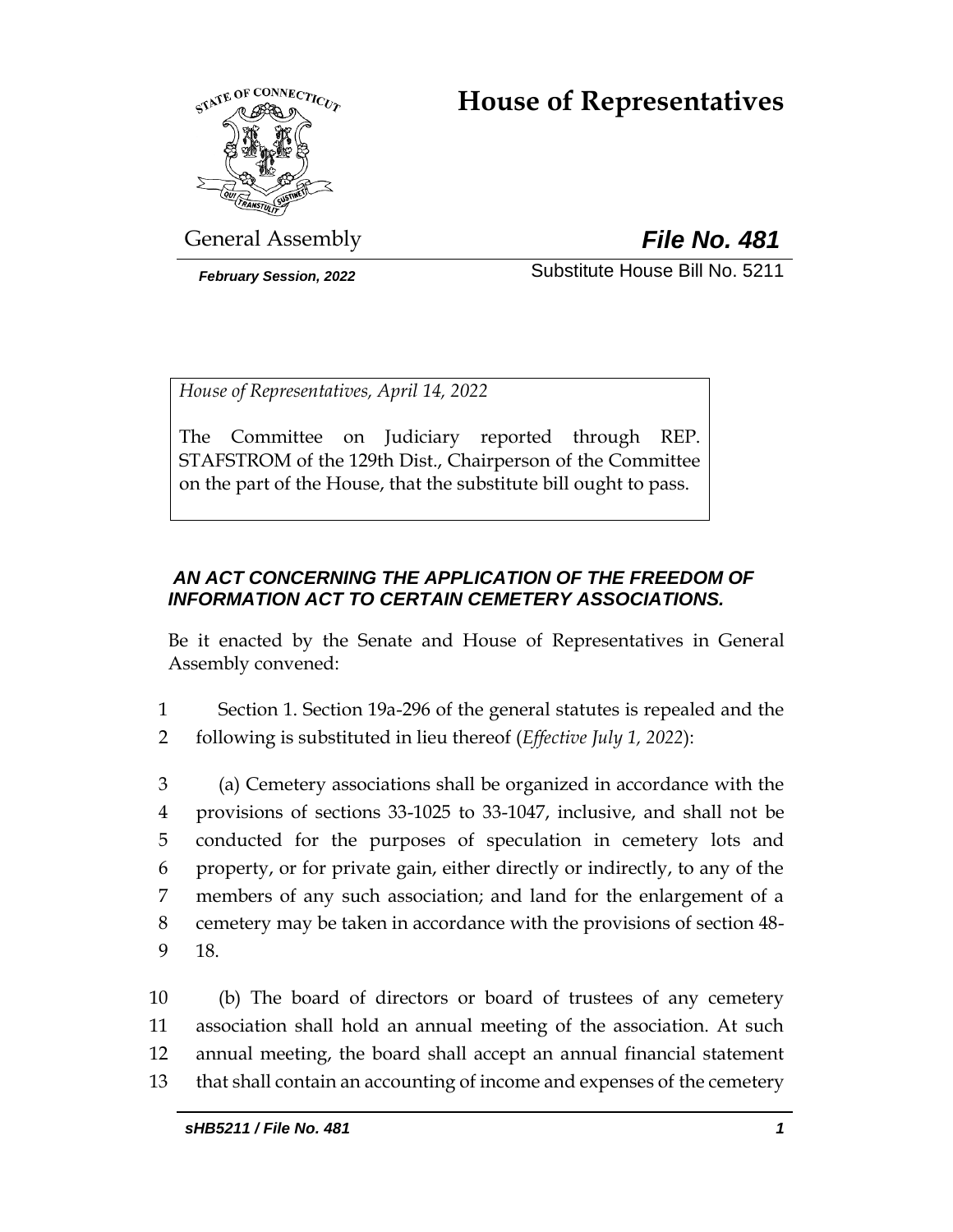association for the preceding fiscal year and an accounting of assets owned by the association. Such financial statement shall be included in the minutes of the annual meeting at which such financial statement was accepted. The board shall retain the minutes of such annual meeting for 18 a period of not less than twenty years after the date of such meeting.

19 (c) No officer, director or trustee of a cemetery association may serve 20 as an officer, director or trustee of any company that manages or 21 operates any aspect of the cemetery.

 (d) Any interested party may petition the **[**probate court**]** Probate 23 Court for the district within which the cemetery owned or controlled by a cemetery association is located to require disclosure of the minutes of an annual meeting of the cemetery association including any financial 26 statement required to be included in such minutes. The court may, after hearing, with notice to all interested parties, grant the petition and require disclosure of such minutes for such periods of time as it determines are reasonable and necessary on finding that: (1) The petitioner has an interest in the minutes sufficient to warrant disclosure, and (2) the petition is not for the purpose of harassment.

 (e) Any cemetery association, organized in accordance with the provisions of sections 33-1025 to 33-1047, inclusive, that receives or expends any public funds, as defined in section 7-401, shall be deemed a public agency for purposes of the Freedom of Information Act, as defined in section 1-200.

This act shall take effect as follows and shall amend the following sections:

| Section 1 | $\vert$ <i>July 1, 2022</i> | $19a-296$ |
|-----------|-----------------------------|-----------|
|           |                             |           |

# *Statement of Legislative Commissioners:*

In Subsec. (e), "shall be a "public agency" and subject to the provisions of the Freedom of Information Act, as defined in section 1-200", was changed to "shall be deemed a public agency for purposes of the Freedom of Information Act, as defined in section 1-200", for accuracy and clarity.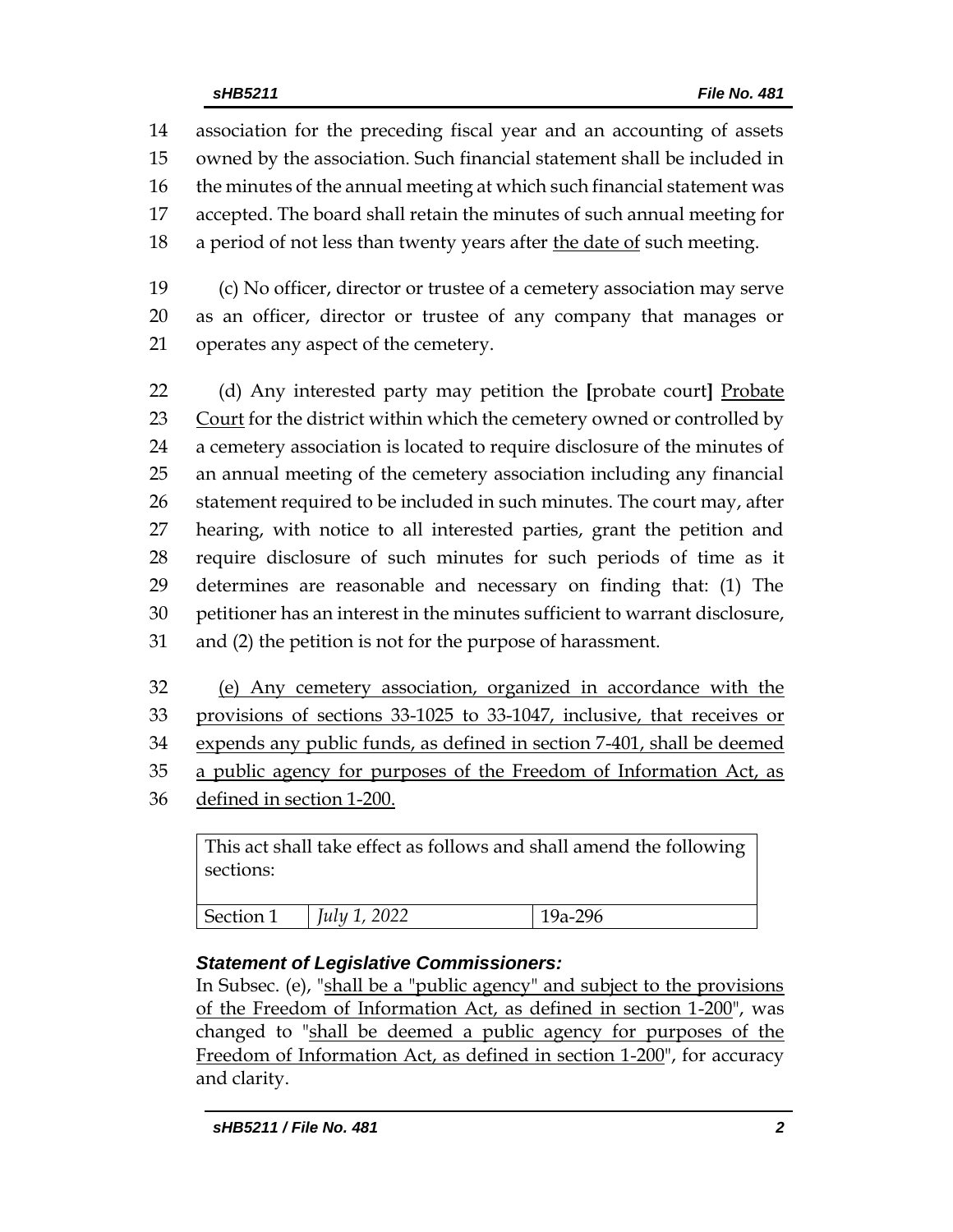*JUD Joint Favorable Subst. -LCO*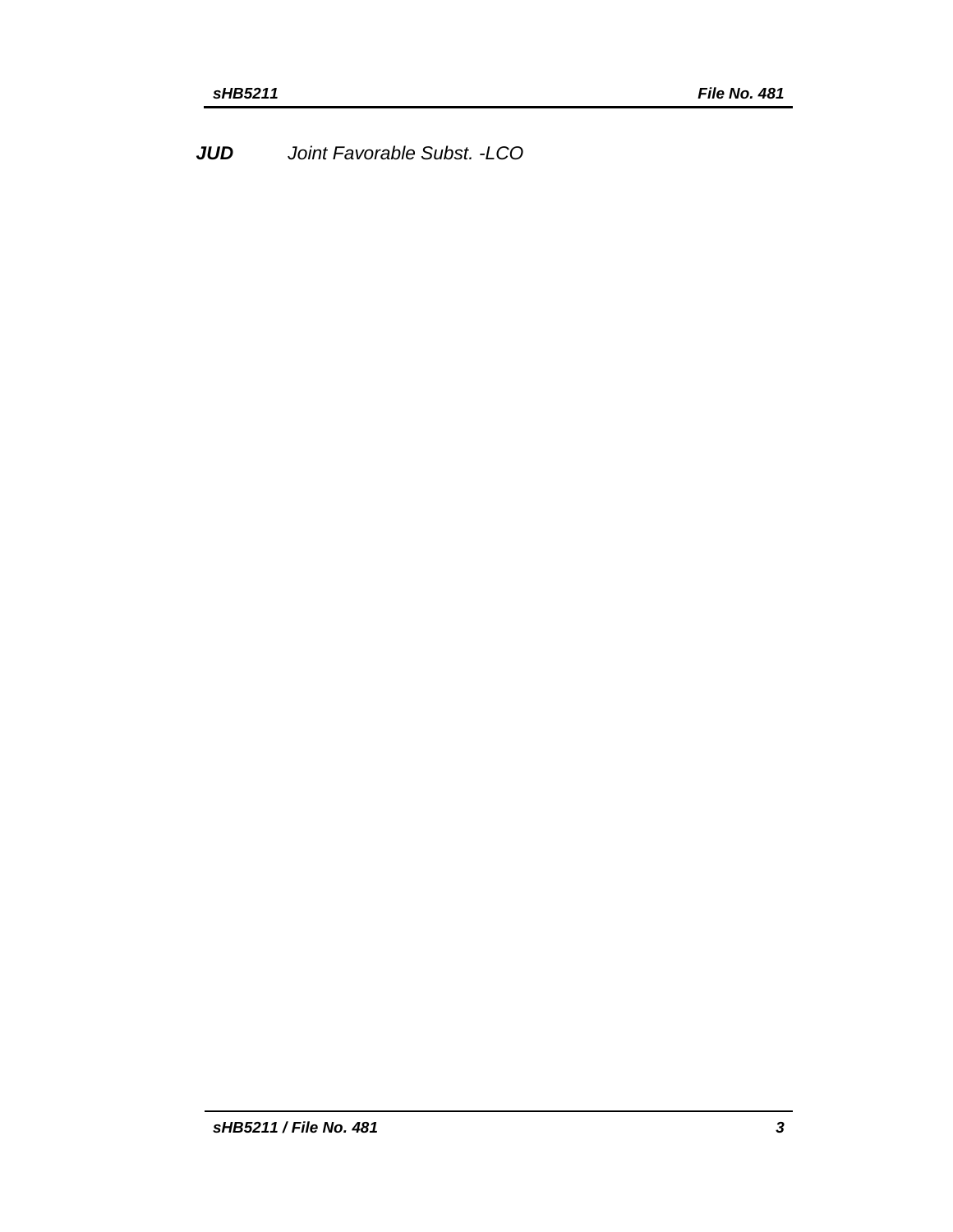*The following Fiscal Impact Statement and Bill Analysis are prepared for the benefit of the members of the General Assembly, solely for purposes of information, summarization and explanation and do not represent the intent of the General Assembly or either chamber thereof for any purpose. In general,*  fiscal impacts are based upon a variety of informational sources, including the analyst's professional *knowledge. Whenever applicable, agency data is consulted as part of the analysis, however final products do not necessarily reflect an assessment from any specific department.*

# *OFA Fiscal Note*

*State Impact:* None

*Municipal Impact:* None

#### *Explanation*

This bill, which deems a cemetery association to be a public agency under the Freedom of Information Act if it meets certain criteria, does not result in a fiscal impact to the state or municipalities.

*The Out Years*

*State Impact:* None

*Municipal Impact:* None